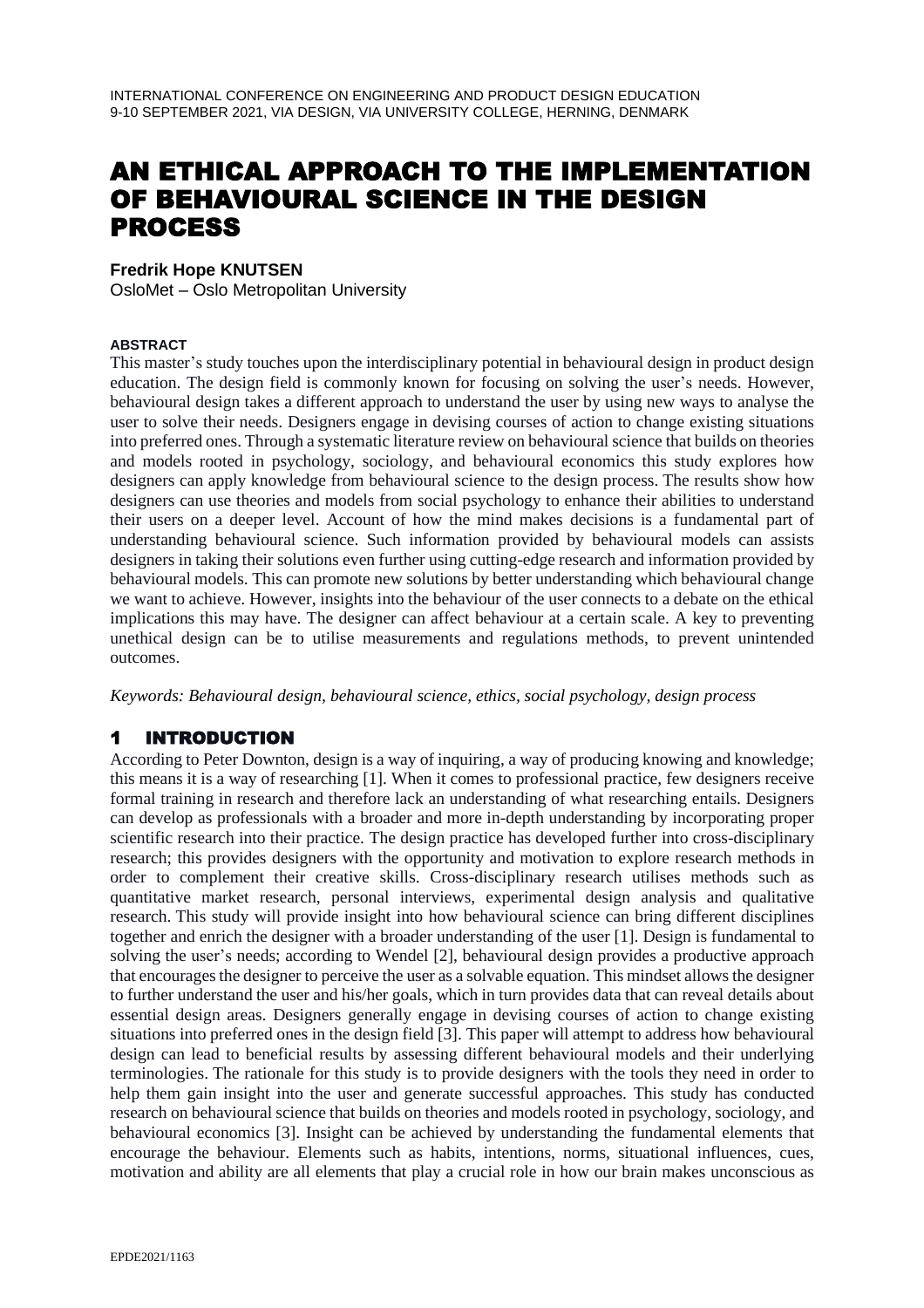well as conscious decisions [4, 2]. However, it is vital to assess the ethical implications that behaviourchanging design might carry. The research question is, therefore: Why should the designer be aware of ethics when using behavioural science as part of the design process?

#### 2 METHODS

This study utilises a qualitative approach by analysing both robust peer-reviewed theories as well as empirical data on the topic at hand. Typically, the audience would benefit from qualitative research approaches such as ethnography. However, this study will perform a case study instead and highlight the different findings through a systematic literature review[1]. The literature has been sourced from sites such as Web of Science, Google Scholar and ResearchGate.

### 3 ETHICS

A central topic for this study has been the ethical implications which behaviour-changing design presents. In this section, we will look at some ways in which the behaviour change approach falls under criticism due to ethical concerns. Behavioural-changing design encourages strategies that aim to make use of human psychology in order to benefit the service, system or product. However, this approach sometimes falls short when it comes to respecting the individual. With the wrong approach or action, we could risk harming the individual. The major problem with the behaviour change approach is that it allows and endorses manipulative strategies. We find this problem primarily in strategies for social marketing and in 'scare campaigns' [5]. We can split the unethical areas of the behavioural design into two parts. Part one is about creating behaviour from which someone else benefits by persuading, coercing or manipulating the user into something they are unaware of or benefit from. Part two is about how some strategies fail to preserve the user's right to make self-determined decisions. This is done by applying tools such as persuasion, coercion and, especially, authority. Since the goal is to discuss the ethical considerations, this paper will only focus on part two. This is in order to avoid the promotion of ethically questionable strategies such as persuasive technology, used to trick or coerce people into pushing a specific button on a page. Ethical considerations are something designers are encouraged to reflect upon when making their design decisions. The guidelines by Berdichevsky and Neuenschwander's 'Figure 1' were created in a society where other cultural conditions were considered, such as current social factors, policies, and other cultural events from that time. Guidelines created 10 or 20 years ago become less relevant as technology and social conditions change. According to an MIT technology review, even ethics have a hard time keeping up with the rapid development of technological advances [6]. However, in 1999 Berdichevsky and Neuenschwander developed a guideline which builds on how individuals have developed as participants in society. Dr Leyla Acaroglu says: 'Ethics is not a given; it has to be constructed by the participants of society. What we get and what we don't get is decided by implicit and explicit actions to agree or disagree with the status quo of the day.' [7]. As illustrated in Figure 1, Berdichevsky and Neuenschwander has developed a map showing responsibility of intended and unintended outcomes to analyse whether designers could be considered morally responsible for the ways in which their products/services/systems are used [4].



*Figure 1. Responsibility of intended and unintended outcomes*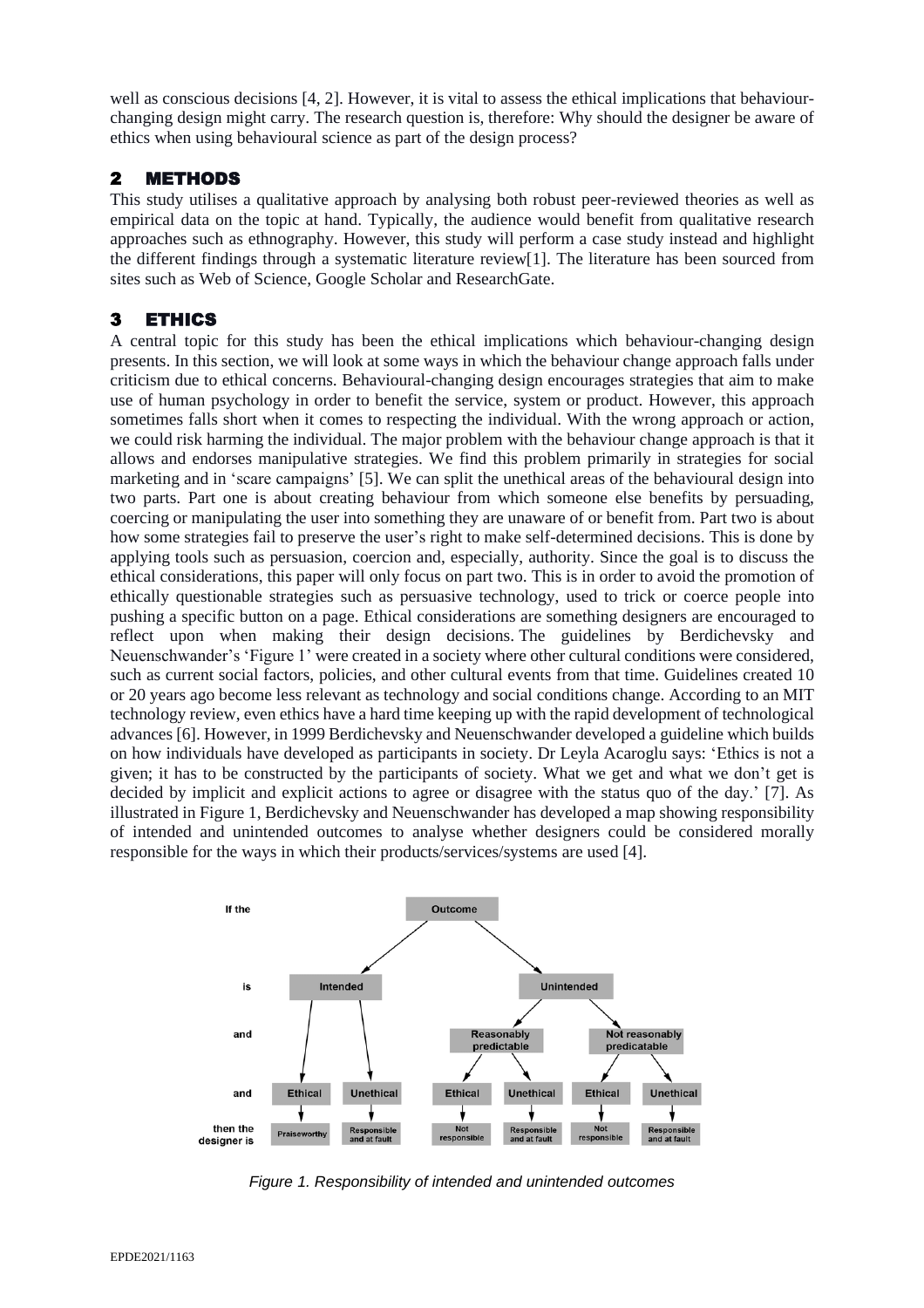Jen Gispen produced a toolkit called 'ethics for designers' to help designers incorporate ethics into their design process. This toolkit presents designers with the opportunity to develop these ethical skills [8].

### 4 BEHAVIOURAL MODELS FROM SOCIAL PSYCHOLOGY

To enhance understanding of the user during the design process, designers have often adopted a method called 'empathic modelling'. Empathic modelling is generally described as 'stepping into someone else's shoes', however as described in the empathic design. The knowledge provides the designer with an enriched understanding of the user, enabling better design solutions. With behavioural models from social psychology, designers can have the opportunity to enhance their abilities to understand their users at a deeper level [9]. Understanding the models from social psychology requires an understanding of their terminologies. For the sake of interdisciplinary clarity, this study explores a few terminologies that are commonplace in social psychology models.

Our attitudes consist of cognitive, affective and behavioural components. Social psychologists reserve the term 'attitude' to refer to our relatively enduring evaluation of stimuli, and the stimuli are called the attitude object. This term originates in the theory of planned behaviour by Ajzen, which specifies the nature of relationships between beliefs and attitudes. Their accessible beliefs determine attitudes about the behaviour, whereas belief is defined as the subjective probability that the behaviour will produce a particular outcome [10]. Subjective norms is another term, which focuses on the individual's perception about a particular behaviour, and which is influenced by other group or party members such as parents, spouse, friends and teachers [11]. Perceived behavioural control is an individuals perceived ease or difficulty in performing a particular behaviour [12]. It is assumed that perceived behavioural control is determined by the total set of accessible control beliefs. An indication of an individual's readiness to perform a given behaviour. Intention is assumed to be an immediate precursor of behaviour [13]. It is based on attitudes toward the behaviour, subjective norms, and perceived behavioural control, with each predictor weighted for its importance in relation to the behaviour and state of interest.

Compared to Ajzen's theory of planned behaviour, the comprehensive action determination model (CADM) 'Figure 2' is directly determined by influences from three possible sources: habitual, intentional and situational. The habitual process tells us how the mind takes shortcuts by utilising schemata, heuristics and associations. The intentional processes are similar to the intention from the theory of planned behaviour, which is composed of intentions, attitudes and beliefs. According to Klöckner and Blöbaum, these are interconnected in a hierarchical structure: intention – attitudes – beliefs [4]. The situational influence is an underlying foundation, which affects the habitual, intentional and normative processes as well as behaviour with subjective and objective constraints. The normative processes consist of personal norms that are affected by subjective/social norms and values. This predictor has an indirect effect on behaviour by affecting habitual and intentional processes [4].

Attempts to investigate and understand behaviour in different contexts have resulted in different theories. Two particular theories create a better understanding of behavioural science, namely Ajzen's theory of planned behaviour and the comprehensive action determination model. According to Wendel's book Designing for Behaviour Change, Ajzen's theory of planned behaviour focuses on how our intentions to act are formed. It is a product of attitudes, norms, and perceived control over the behaviour [2]. Jan Egil Nordvik states that this model has been used by governments for several years to produce preventive health information campaigns. The premise of Ajzen's theory of planned behaviour is intention, but intention does not always lead to behaviour [14]. Klöckner and Blöbaum CADM refers to intention, context and habits as fundamental parts of behaviour [15]. The difference between Ajzen's theory of planned behaviour and CADM. Is that Klöckner and Blöbaum have included more predictors of behaviour, such as a habitual process, where they introduce habit strength as a third predictor of behaviour. When we look at how Ajzen presents his theory: attitude + subjective norms + perceived behavioural control = intention, where the intention is the only predictor leading to behaviour. In Figure 2 it can be seen how CADM builds on a model comprising four different predictors of behaviour: normative processes, habitual processes, intentional processes and situational influences. The normative process is about how social norms, personal norms, awareness of need, and awareness of consequences, affect behaviour. The situational process is about constraints; it is often identified as perceived behavioural control. The habitual process is about how behaviours are performed with a minimum of cognitive effort [15, 4].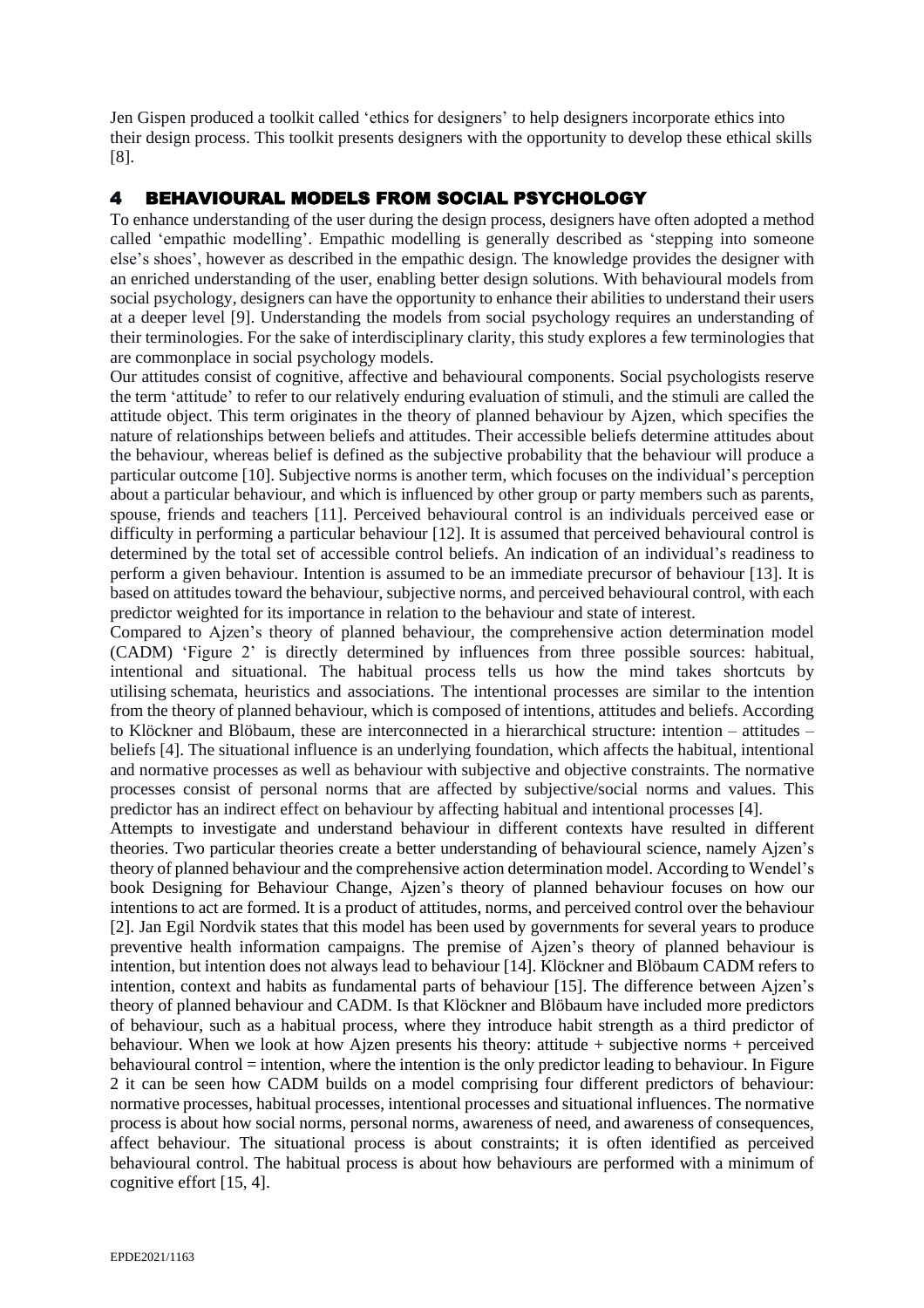

*Figure 2. Comprehensive action determination model*

## 5 BEHAVIOURAL TOOLS

Insight into how the mind makes decisions is a fundamental part of designing for behavioural change. This study includes implementing and improving the design methodology, double diamond, which is built on fourstages: discover, define, develop, and deliver. According to the Design Council, the creators of the double diamond state that it is a design methodology that has become a reference tool for millions. This is due to the common perception that design is not a linear model, where following the design methodology from A to B guarantees results. Bela Banathy proposed a divergence-convergence model in 1996, which was later updated by the Design Council to add more structure to it. The Design Council recently updated the double diamond, which is now called a framework for innovation. It builds on the old model with a few updates on changes which design is undergoing, such as adding design principles. These four principles are: 1) put people first, 2) communicate visually and inclusively, 3) collaborate and co-create, and 4) iterate, iterate, iterate. The first principle stands for shaping an understanding of the people using a service, their needs, strengths, and aspirations. The CADM is therefore an excellent tool to implement in the discovery phase, which is the first diamond. The discovery phase helps designers to understand the user rather than assuming what the problem is, and includes methods such as primary and secondary research, which involve speaking to and spending time with people who are affected by the problems the designer is studying [16]. CADM will help influence minds and shape behaviours due to the way it promotes a better understanding of human psychology. This will result in insights into why people do what they do. With insights like these, designers can improve their product, service or system with better ideas that the user will not even know they desire, due to more collected data on where to search for solutions. This will eventually lead to better solutions because we know which behavioural change we want to achieve. With the quest for gaining insight to design solutions with a lasting and positive impact on people's lives, we must ensure that our methods are used ethically.

## 6 ETHICAL IMPLEMENTATIONS

The World Design Organization (WDO) has developed a code of professional ethics. These ethical guidelines are designed to advance the quality of the industrial design profession and can be used for most design disciplines. Back in 2013 when WDO was known as 'ICSID', article two stated 'the role of a designer as one that does not harm or contradict the wellbeing of a user, however, without a deep understanding of the user this is impossible. To understand what 'harm' or 'benefit' means, one has to understand the person, thus, without empathy, any code of ethics may remain dependent upon designers' superficial assumptions.' [9]. With that in mind, the ethical guidelines should be implemented in the development and delivery phases since this is where the designer's insights are translated into ideas. Using Berdichevsky and Neuenschwander's map 'Figure 1', designers can test whether their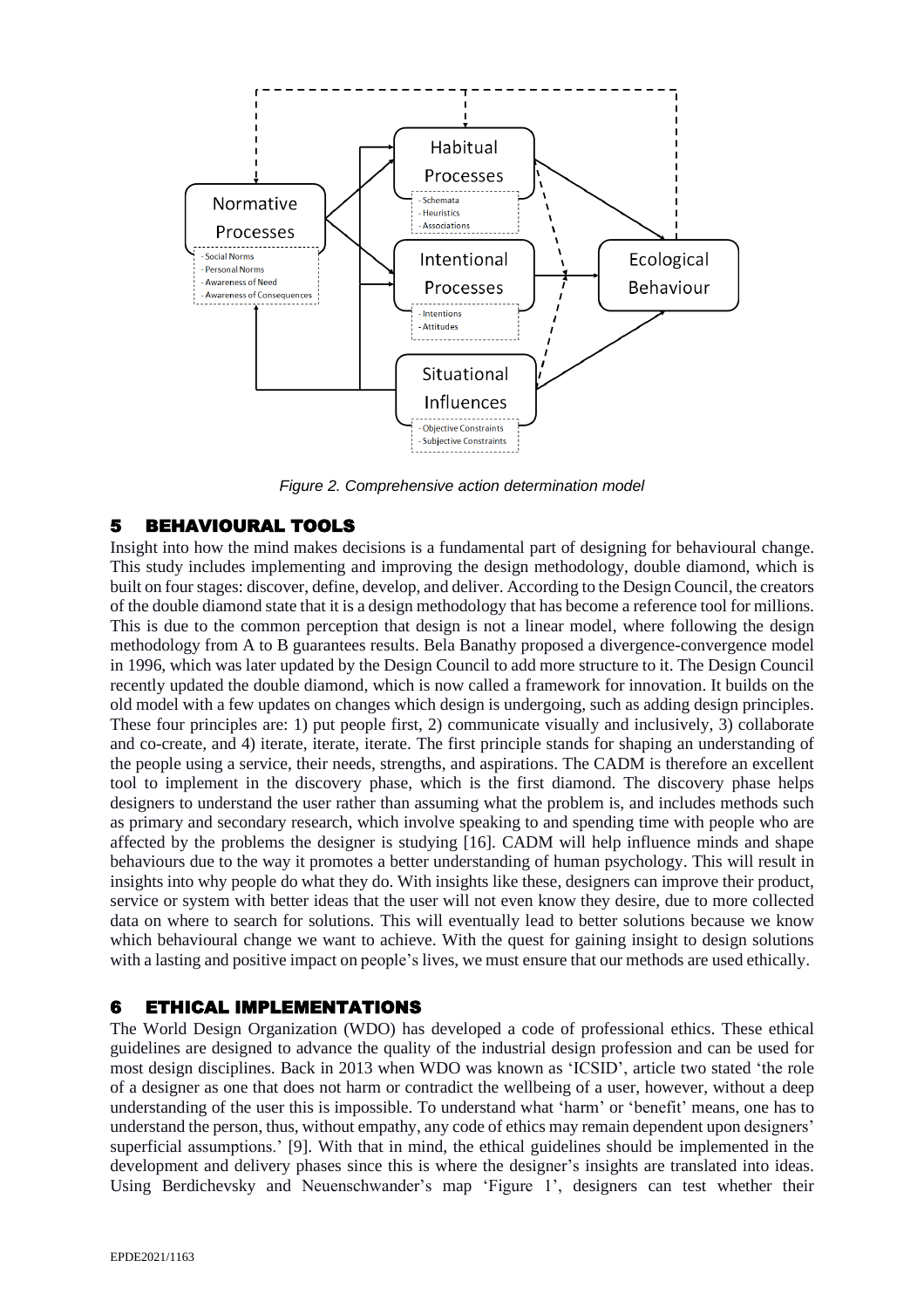concept/product is considered ethical or unethical. However, it is essential to state that designer cannot be held responsible for all of the impact, since they do not make every decision themself, even though they play a significant role in the development of the final outcome [4].

# 7 IMPLICATIONS FOR PRACTICE

This research consists of insight into how behavioural science can give designers a broader understanding of their design problem. The ethical implications may be challenging to address because design ethics is a topic that has received little attention. This is in addition to a lack of discussion on the topic in the design field. It has been developed some guidelines designers can incorporate into their practice, as suggested in the text. Berdichevsky and Neuenschwander's map to analyse whether designers could be considered morally responsible is an excellent way to test whether a particular design is something the designer finds suitable. Nevertheless, it will not provide insight into faulty areas or how to prevent wrong choices. Jen Gispen's toolkit called 'ethics for designers' would make it easier to spot where in the design process the wrong choice was made. Further studies can dig deeper into how the toolkit could improve design practice, because when it comes to behavioural models, the best models have not yet been adopted. However, the models presented here brings up an important understanding of behavioural models and their underlying terminologies. The selected models were considered to cover the most critical factors, to understand how our intentions are formed. There is often an abundance of behavioural models in product design education, such as Dugg's Habit Model, Fogg's Behaviour Model, the Hooked Model, Self-Determination Theory and so on. However, Ajzen's theory of planned behaviour and the comprehensive action determination model stand out for their similarities as well as for their differences. By incorporating one of these models into the discovery phase, the designer may benefit in all sub-disciplines. This is relevant in many design disciplines because those benefits may also be cross-disciplinary.

#### **ACKNOWLEDGMENT**

I am very grateful to Amir Ezat for his help with the terms and concepts in social psychology.

#### **REFERENCES**

- [1] Muratovski G. *Research for Designers: A Guide to Methods and Practice*. 1st ed. Johanneshov: SAGE; 2016.
- [2] Wendel S. *Designing for Behaviour Change*. 1st ed. [Place of publication not identified]: O'Reilly Media, Inc.; 2013.
- [3] Mahamuni R., Khambete P., and Punekar R. Behaviour Progression Framework for Designing Sustained Behaviour Change. Smart Innovation, Systems and Technologies. 2019; 39–50.
- [4] Daae J. Informing Design for Sustainable Behaviour. NTNU Open. 2014, pp. 46-–60.
- [5] Tengland P. Behaviour Change or Empowerment: On the Ethics of Health-Promotion Strategies. *Public Health Ethics*. 2012, 5(2):140–153.
- [6] Waadhwa V. Laws and Ethics Can't Keep Pace with Technology. Available[:](https://www.technologyreview.com/2014/04/15/172377/laws-and-ethics-cant-keep-pace-with-technology/) [https://www.technologyreview.com/2014/04/15/172377/laws-and-ethics-cant-keep-pace-with](https://www.technologyreview.com/2014/04/15/172377/laws-and-ethics-cant-keep-pace-with-technology/)[technology/](https://www.technologyreview.com/2014/04/15/172377/laws-and-ethics-cant-keep-pace-with-technology/) [Accessed on 2020, 17 October], (2014) 15 April.
- [7] Acaroglu L. How Design Designs Us: Part 3 | The Ethics of Design. Available[:](https://medium.com/disruptive-design/how-design-designs-us-part-3-the-ethics-of-design-ca40e33f5842%25252523.5ur28he4l) [https://medium.com/disruptive-design/how-design-designs-us-part-3-the-ethics-of-design](https://medium.com/disruptive-design/how-design-designs-us-part-3-the-ethics-of-design-ca40e33f5842%25252523.5ur28he4l)[ca40e33f5842#.5ur28he4l.](https://medium.com/disruptive-design/how-design-designs-us-part-3-the-ethics-of-design-ca40e33f5842%25252523.5ur28he4l) [Accessed on 2020, 15 October], (2016) September.
- [8] Gipsen J. Ethical tools for designers. Available: <https://www.ethicsfordesigners.com/tools> [Accessed on 2020, 15 October], (2017).
- [9] Barnes V. and Du Preez V. Mapping empathy and ethics in the design process. Design Education Forum of Southern Africa. 2015, pp. 1–10.
- [10] Ajzen I. and Fishbein M. A Bayesian analysis of attribution processes. *Psychological Bulletin*. 1975, 82(2):261–277.
- [11] Amjad N. and Wood A. Identifying and changing the normative beliefs about aggression which lead young Muslim adults to join extremist anti-Semitic groups in Pakistan. *Aggressive Behaviour*. 2009, 35(6):514–519.
- [12] Ajzen I. The theory of planned behaviour. *Organizational Behaviour and Human Decision Processess*. 1991, 50(2):179211.